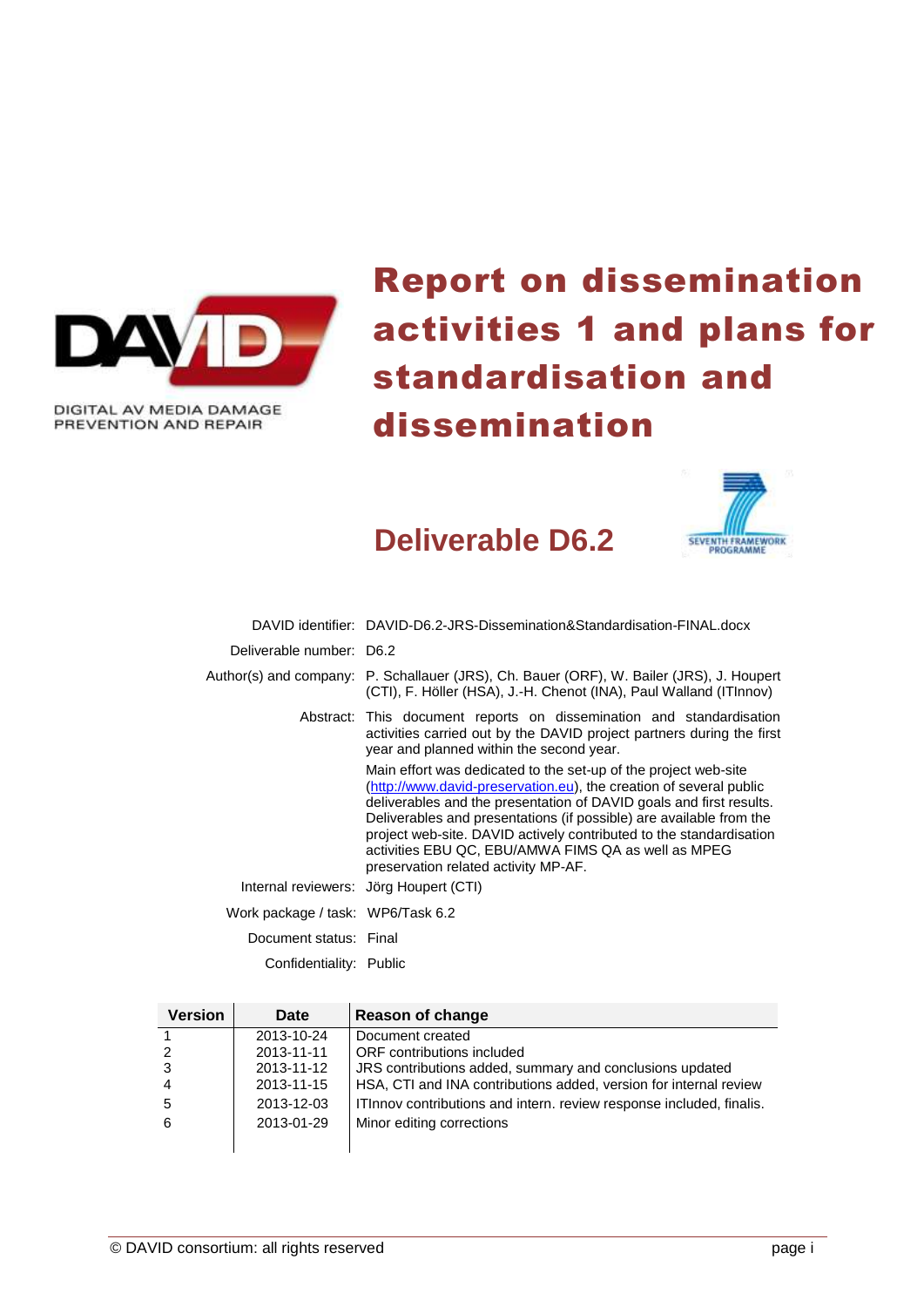

**Acknowledgement:** The research leading to these results has received funding from the European Union's Seventh Framework Programme (FP7/2007-2013) under grant agreement n° 600827.

**Disclaimer:** This document reflects only the author's views and the European Union is not liable for any use that may be made of the information contained therein.

This document contains material, which is the copyright of certain DAVID consortium parties, and may not be reproduced or copied without permission. All DAVID consortium parties have agreed to full publication of this document. The commercial use of any information contained in this document may require a license from the proprietor of that information.

Neither the DAVID consortium as a whole, nor a certain party of the DAVID consortium warrant that the information contained in this document is capable of use, nor that use of the information is free from risk, and does not accept any liability for loss or damage suffered by any person using this information.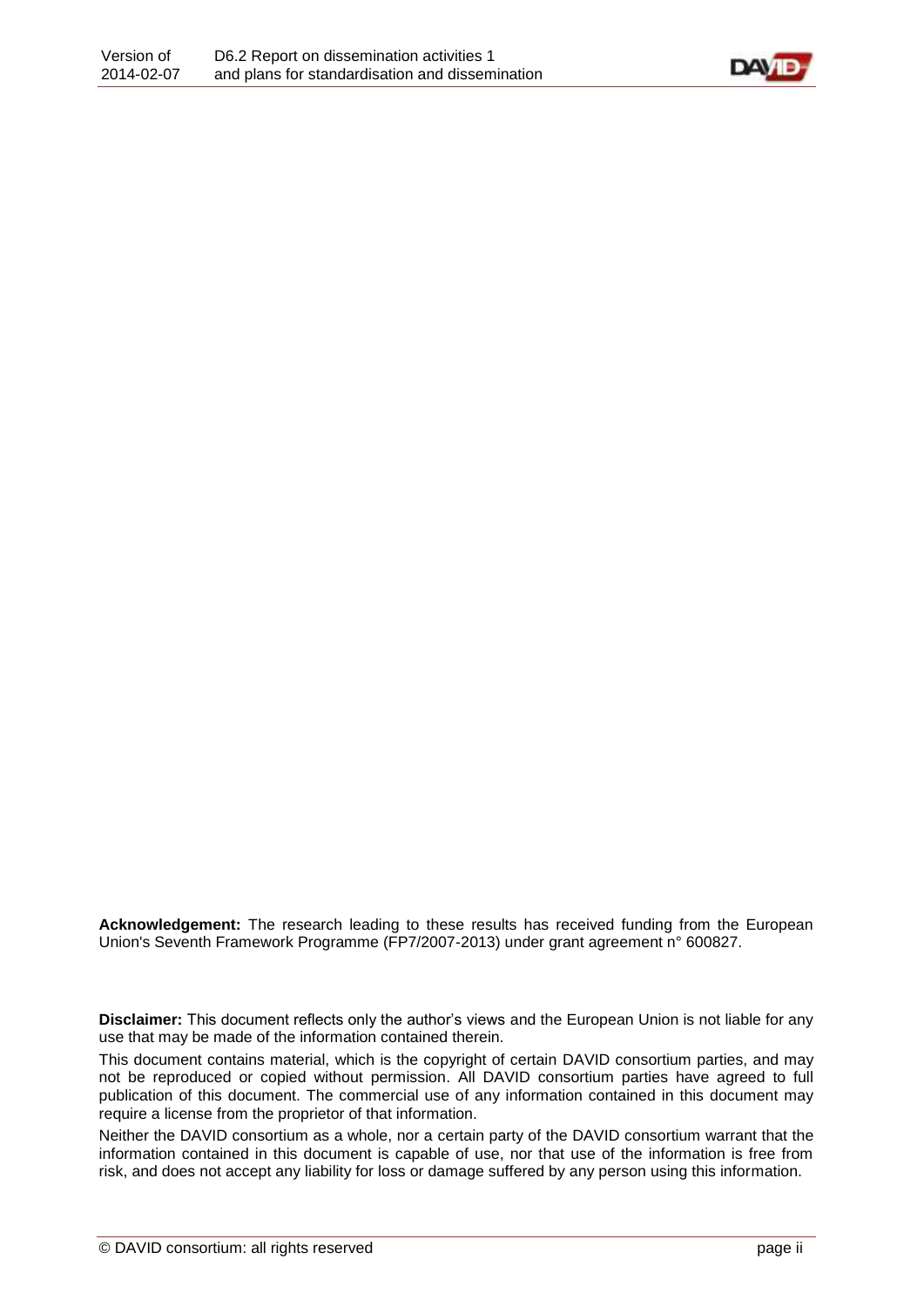

# <span id="page-2-0"></span>**1 Table of Contents**

| 1            |                |                                                                     |  |  |  |  |  |
|--------------|----------------|---------------------------------------------------------------------|--|--|--|--|--|
| $\mathbf{2}$ |                |                                                                     |  |  |  |  |  |
| 3            |                |                                                                     |  |  |  |  |  |
|              | 3.1            |                                                                     |  |  |  |  |  |
|              | 3.2            |                                                                     |  |  |  |  |  |
|              | 3.3            |                                                                     |  |  |  |  |  |
|              |                |                                                                     |  |  |  |  |  |
|              | 4.1            |                                                                     |  |  |  |  |  |
|              |                |                                                                     |  |  |  |  |  |
|              | 5.1            |                                                                     |  |  |  |  |  |
|              | 5.2            |                                                                     |  |  |  |  |  |
|              | 5.3            |                                                                     |  |  |  |  |  |
|              | 5.4            |                                                                     |  |  |  |  |  |
|              | 5.4.1          |                                                                     |  |  |  |  |  |
|              | 5.4.2          |                                                                     |  |  |  |  |  |
| 6.           |                |                                                                     |  |  |  |  |  |
|              | 6.1            |                                                                     |  |  |  |  |  |
|              | 6.1.1          |                                                                     |  |  |  |  |  |
|              | 6.1.2          |                                                                     |  |  |  |  |  |
|              | 6.1.3          |                                                                     |  |  |  |  |  |
|              | 6.1.4          |                                                                     |  |  |  |  |  |
|              | 6.1.5<br>6.1.6 |                                                                     |  |  |  |  |  |
|              | 6.2            |                                                                     |  |  |  |  |  |
|              | 6.3            |                                                                     |  |  |  |  |  |
|              |                |                                                                     |  |  |  |  |  |
|              |                |                                                                     |  |  |  |  |  |
|              | 7.1            | ISO/IEC MPEG Multimedia Preservation Application Format (MP-AF)  15 |  |  |  |  |  |
|              | 7.2            |                                                                     |  |  |  |  |  |
|              | 7.3            |                                                                     |  |  |  |  |  |
|              |                |                                                                     |  |  |  |  |  |
|              | 8.1            |                                                                     |  |  |  |  |  |
|              | 8.2            |                                                                     |  |  |  |  |  |
|              | 8.3            |                                                                     |  |  |  |  |  |
|              | 8.4            |                                                                     |  |  |  |  |  |
|              |                |                                                                     |  |  |  |  |  |
|              |                |                                                                     |  |  |  |  |  |
|              |                |                                                                     |  |  |  |  |  |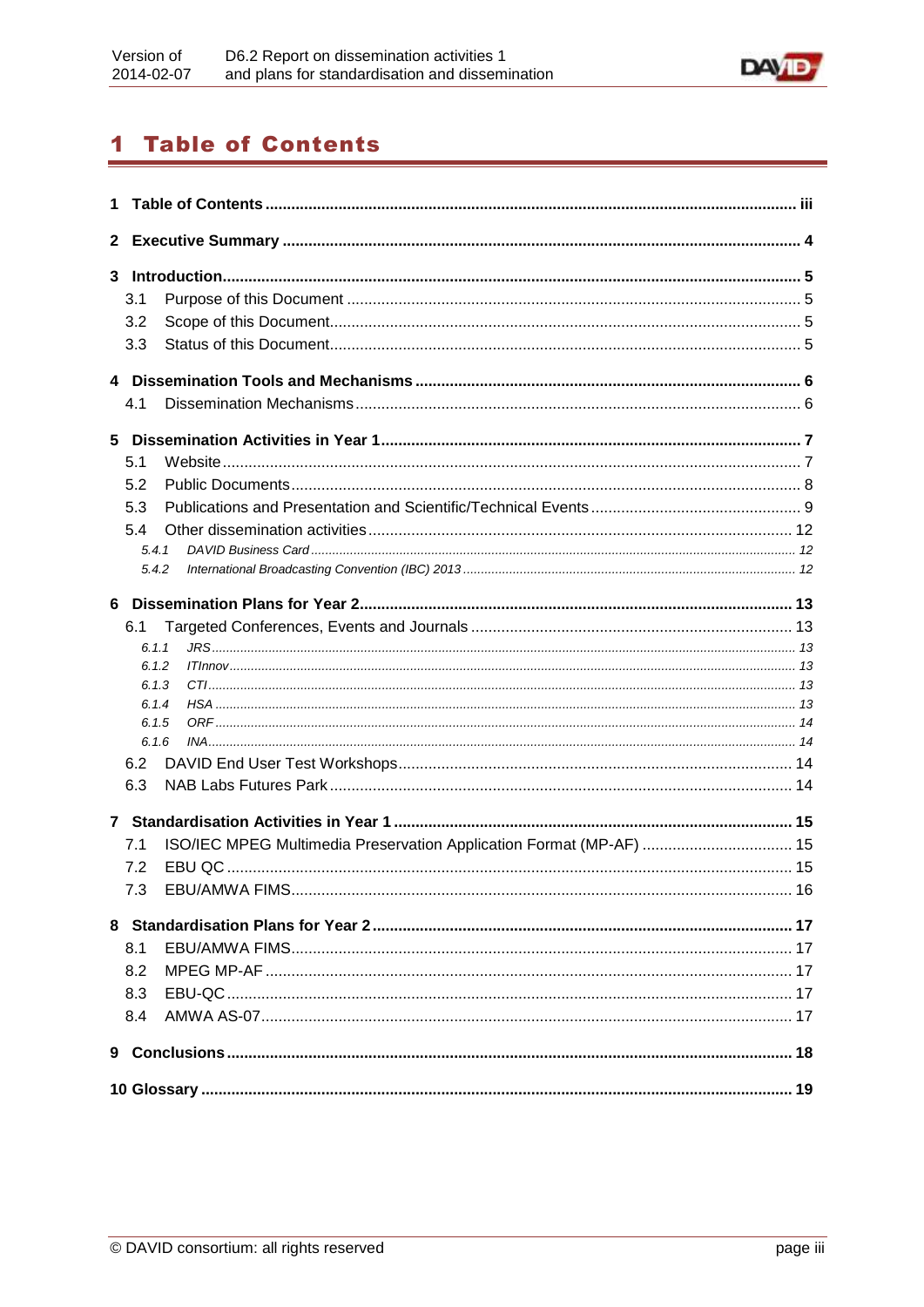

# <span id="page-3-0"></span>2 Executive Summary

This document is a report on dissemination and standardisation activities carried out by the project partners during the first year and planned within the second year.

In the first year the main effort was dedicated to the set-up of the project web-site at [http://www.david](http://www.david-preservation.eu/)[preservation.eu.](http://www.david-preservation.eu/) The DAVID Business Card has been developed as an easy entry point to the website.

Four public deliverables have been delivered during the Year 1. Project partners have made presentations in nine symposiums, conferences, workshops or exhibitions. Public deliverables and presentations (if possible) are available from the project web-site.

In respect to standards DAVID very actively contributed to EBU QC, EBU/AMWA FIMS as well as the MPEG preservation related activity MP-AF. Several DAVID partners represent the project by participating in meetings to promote the solutions developed by the project.

Furthermore, the plans for dissemination and standardisation for the second year of the project are also described.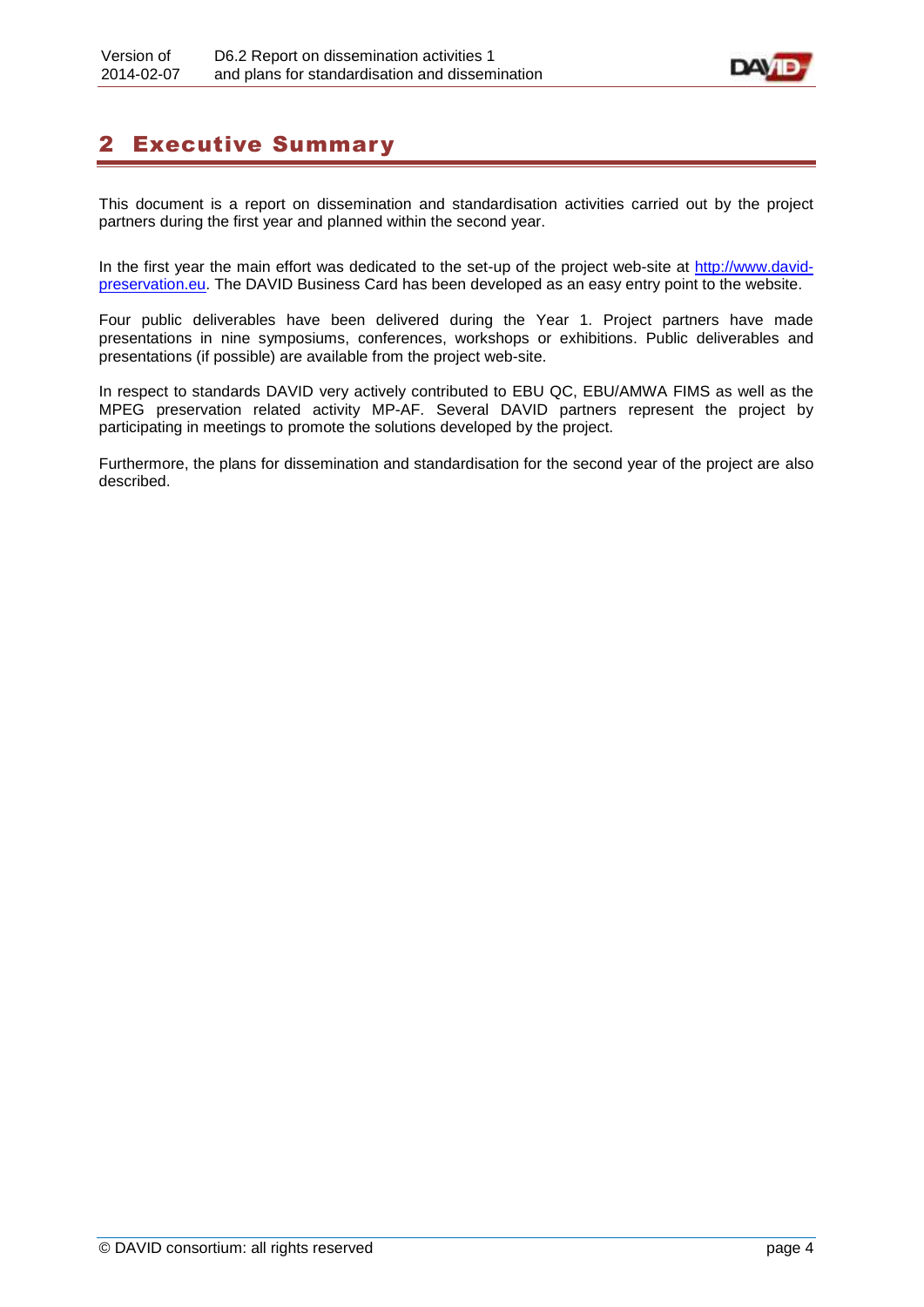

# <span id="page-4-0"></span>3 Introduction

# <span id="page-4-1"></span>3.1 Purpose of this Document

This document summarises the dissemination and standardisation activities of the project in the first 12 months and outlines the plans for dissemination and standardisation of the next 12 month.

### <span id="page-4-2"></span>3.2 Scope of this Document

The document lists the activities and provides pointers to further documentation (e.g. publications, slides, etc.)

# <span id="page-4-3"></span>3.3 Status of this Document

This is the final version of D6.2.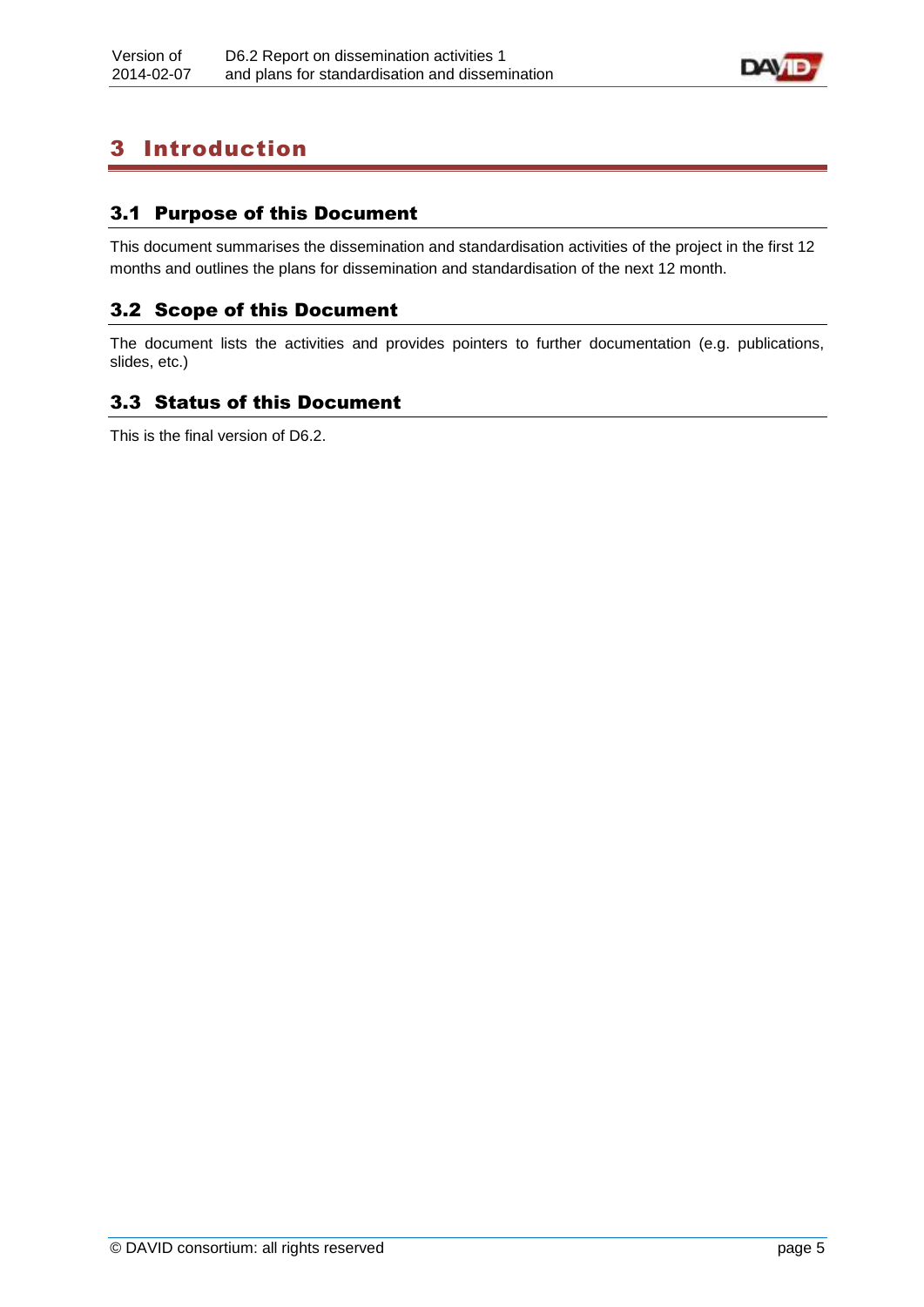

# <span id="page-5-0"></span>4 Dissemination Tools and Mechanisms

### <span id="page-5-1"></span>4.1 Dissemination Mechanisms

The project uses the following mechanisms for disseminating project results

- **Articles in targeted magazines and journals:** DAVID will submit articles to targeted international magazines and other appropriate publications (e.g. the International Journal on Digital Libraries).
- **Papers at scientific conferences:** DAVID results will be presented at targeted international and regional scientific conferences and workshops (e.g. the International Conference on Preservation of Digital Objects, International Conference on Image Processing, International Workshop on Quality of Multimedia Experience and SMPTE motion imaging journal.
- **Targeted media and publicity activities:** The project will distribute targeted media (e.g. a DAVID business card) and other PR material.
- **Information activities within DAVID partner organisations:** DAVID partners inform their senior managers about DAVID, its progress and its benefits. This acts as a catalyst for disseminating DAVID results. It also helps to keep DAVID business, dissemination and exploitation focussed.
- **DAVID public Website:** The public DAVID Website ensures that all interested parties are informed about the project and its progress, and can access the publicly available results of the DAVID project. The address of the public DAVID Website is http://www.david-preservation.eu.
- **Individual partners' homepages:** Project partners will provide information about DAVID on their homepages (with a focus on their share of the work, of course) and will link to the project's homepage for further information (which will also increase the search engine ranking of the DAVID homepage).
- **End User Workshop:** The final Evaluation-Event will be organised as an open workshop for end-users; for this purpose specialists in the domain from other AV-safeguarding institutions will be invited to participate in this event. During the workshop the results will not only evaluated, but all findings and developments will be presented to the participants.
- **Knowledge Sharing:** Knowledge will be shared with / actively provided to the audiovisual archive community (e.g. FIAT/IFTA, PrestoCentre, Medien Archive Austria) and via major broadcast exhibitions (e.g. IBC, NAB) for the largest possible exploitation of public project results.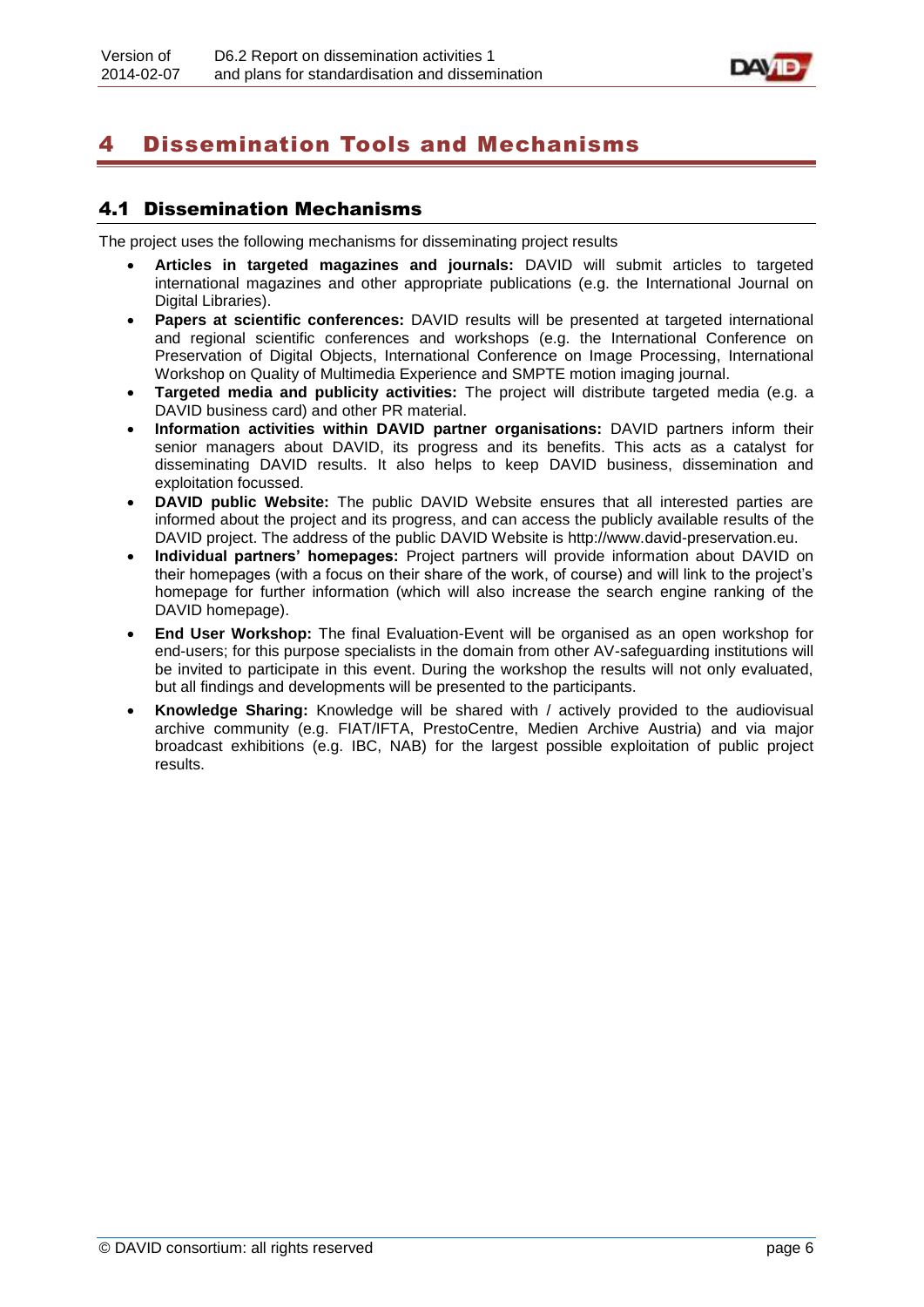

# <span id="page-6-0"></span>5 Dissemination Activities in Year 1

# <span id="page-6-1"></span>5.1 Website

The DAVID website [www.david-preservation.eu](http://www.david-preservation.eu/) serves as the primary source of information for the public. It provides information about the project DAVID such as the idea behind this project, the main project goals, information about the consortium, contact details of partner's and detailed partner descriptions.

The scientific publications and presentations, and the public deliverables produced by the project are presented at this website and are updated regularly.

- Publications or presentations can be accessed from: <http://david-preservation.eu/publications/scientific-publications-presentations/>
- Public deliverable published by DAVID can be found at: <http://david-preservation.eu/publications/public-deliverables/>

The news section informs the public on upcoming presentations, conferences, events, development and released technologies associated to DAVID.

The links section contains links to research projects, technological solutions, standardisation initiatives and institutions relevant to the DAVID project.

The website is updated regularly.

A contact page has been set up in order to contact the project coordination via [david-office@joanneum.at](mailto:david-office@joanneum.at) to send questions or requests.

Figure 1 below shows a screen shot of the DAVID website which contains the following main section:

- Project
- News
- Goals
- **•** Consortium
- Publications
- Links
- **Contact**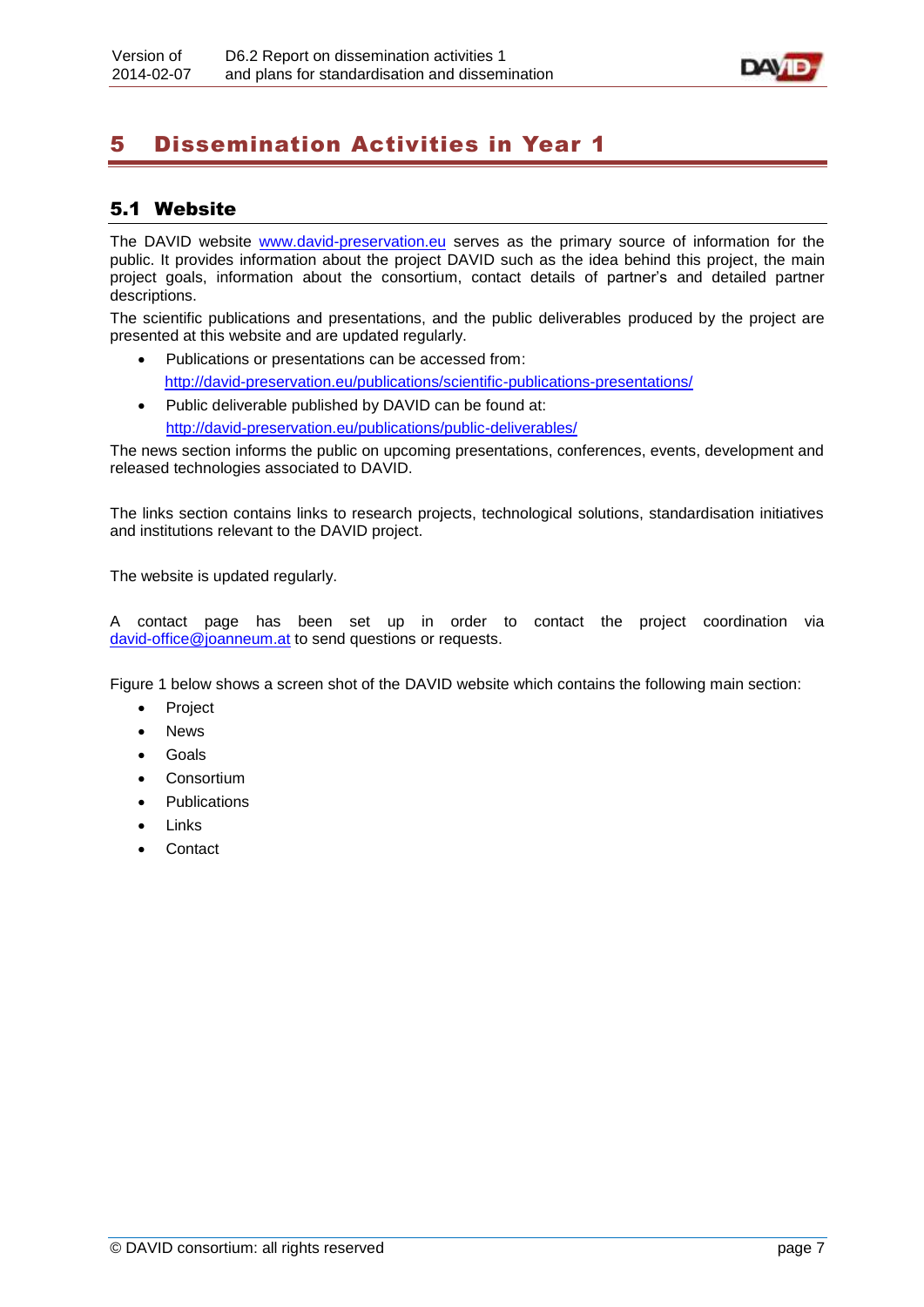



### **Figure 1: Screen shot of the DAVID website**

### <span id="page-7-0"></span>5.2 Public Documents

Public deliverable published by DAVID can be found at [http://david-preservation.eu/publications/public](http://david-preservation.eu/publications/public-deliverables/)[deliverables/](http://david-preservation.eu/publications/public-deliverables/)

Publications or presentations can be accessed from [http://david-preservation.eu/publications/scientific](http://david-preservation.eu/publications/scientific-publications-presentations/)[publications-presentations/](http://david-preservation.eu/publications/scientific-publications-presentations/)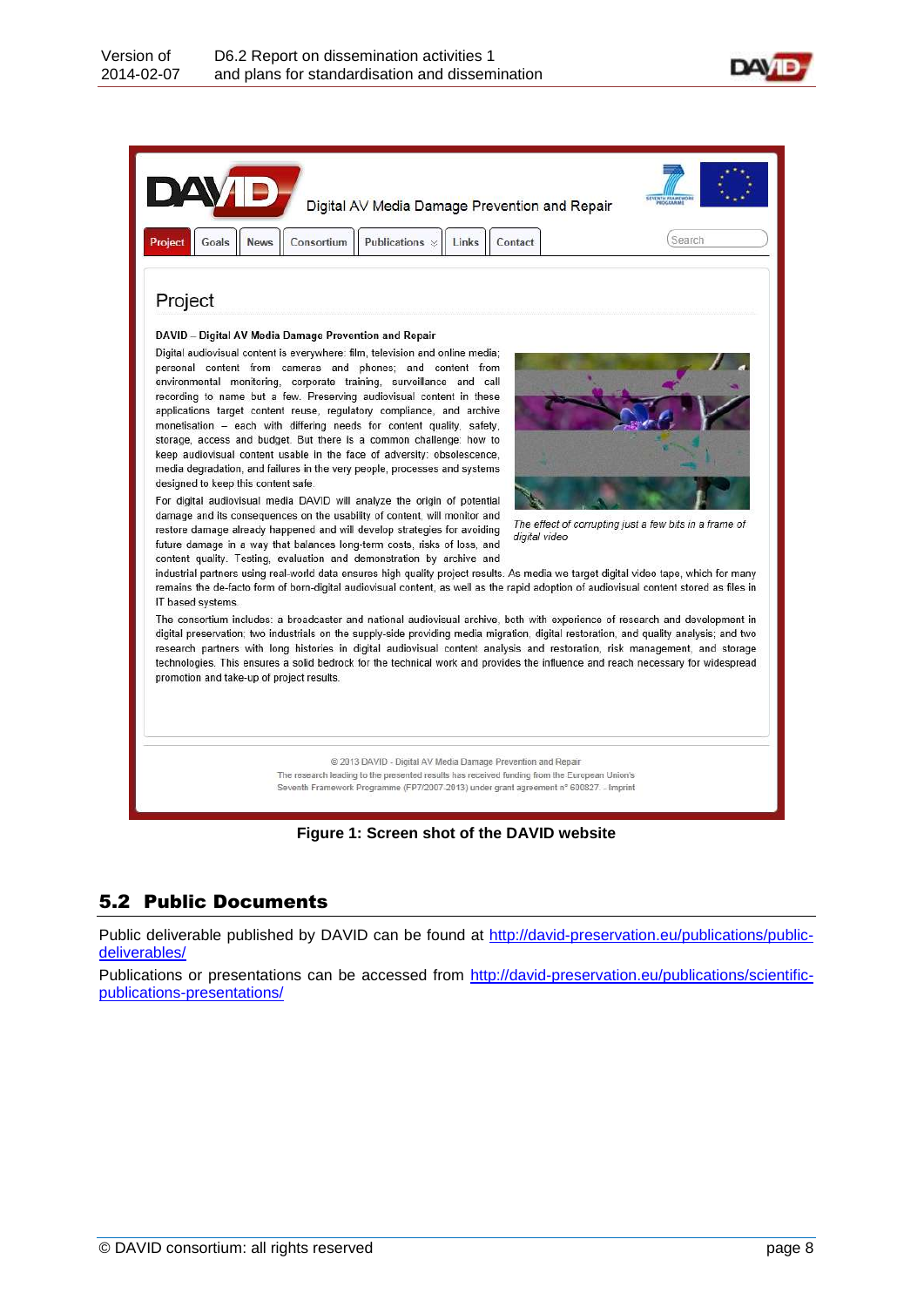

### 5.3 Publications and Presentation and Scientific/Technical Events

<span id="page-8-0"></span>

| #  | <b>Category</b>             | <b>Status</b> | Partner(s)<br>responsibl<br>e/involved | <b>Author(s)</b>                                                                                          | Conference,<br><b>Journal, Event</b>                                                                          | Date of<br>publication /<br>event | <b>Location of</b><br>event | <b>Title</b>                                                                                                         |
|----|-----------------------------|---------------|----------------------------------------|-----------------------------------------------------------------------------------------------------------|---------------------------------------------------------------------------------------------------------------|-----------------------------------|-----------------------------|----------------------------------------------------------------------------------------------------------------------|
| 1. | Presentation                | Published     | <b>JRS</b>                             | P. Schallauer                                                                                             | PrestoPRIME<br><b>Final Showcase</b>                                                                          | 21-22.11.2012                     | Vienna, AT                  | Future Projects: DAVID                                                                                               |
| 2. | Paper                       | Published     | <b>JRS</b>                             | P. Schallauer,<br>H. Fassold,<br>A. Hofmann,<br>W. Bailer,<br>S. Wechtitsch                               | International<br>Conference on<br>Multimedia<br>Modelling 2013                                                | 7-9.1.2013                        | Huangshan,<br>China         | Preservation<br>Improving<br>and<br>Access Processes of<br>Audiovisual Media by Content-<br>based Quality Assessment |
| 3. | Presentation                | Published     | <b>JRS</b>                             | W. Bailer                                                                                                 | 2nd International<br>Workshop on<br>Standards and<br>Technologies in<br>Multimedia<br>Archives and<br>Records | 18-19.1.2013                      | Lausanne,<br><b>CH</b>      | <b>MPEG Multimedia</b><br><b>Preservation Activities</b>                                                             |
| 4. | Presentation<br>(in German) | Published     | <b>ORF</b>                             | C. Bauer                                                                                                  | Managing Board<br>Meetings of<br>Media-Archives-<br>Austria (MAA)<br>Association                              | 1.2.2013 and<br>19.6.2013         | Vienna, AT                  | Das DAVID Projekt und seine<br>Bedeutung für<br>Massenmigrationen<br>österreichischer AV-Bestände                    |
| 5. | Report                      | Published     | ITInnov,<br>CTI, INA,<br><b>JRS</b>    | P. Schallauer,<br>P. Walland,<br>M. Hall May,<br>H. Fassold,<br>J. Houpert,<br>L. Laborelli,<br>W. Bailer | <b>DAVID Website</b>                                                                                          | 25.4.2013                         | <b>DAVID</b><br>Website     | State of the Art Report on<br>Damage Prevention and<br>Repair of Digital AV Media -<br>Where DAVID started from      |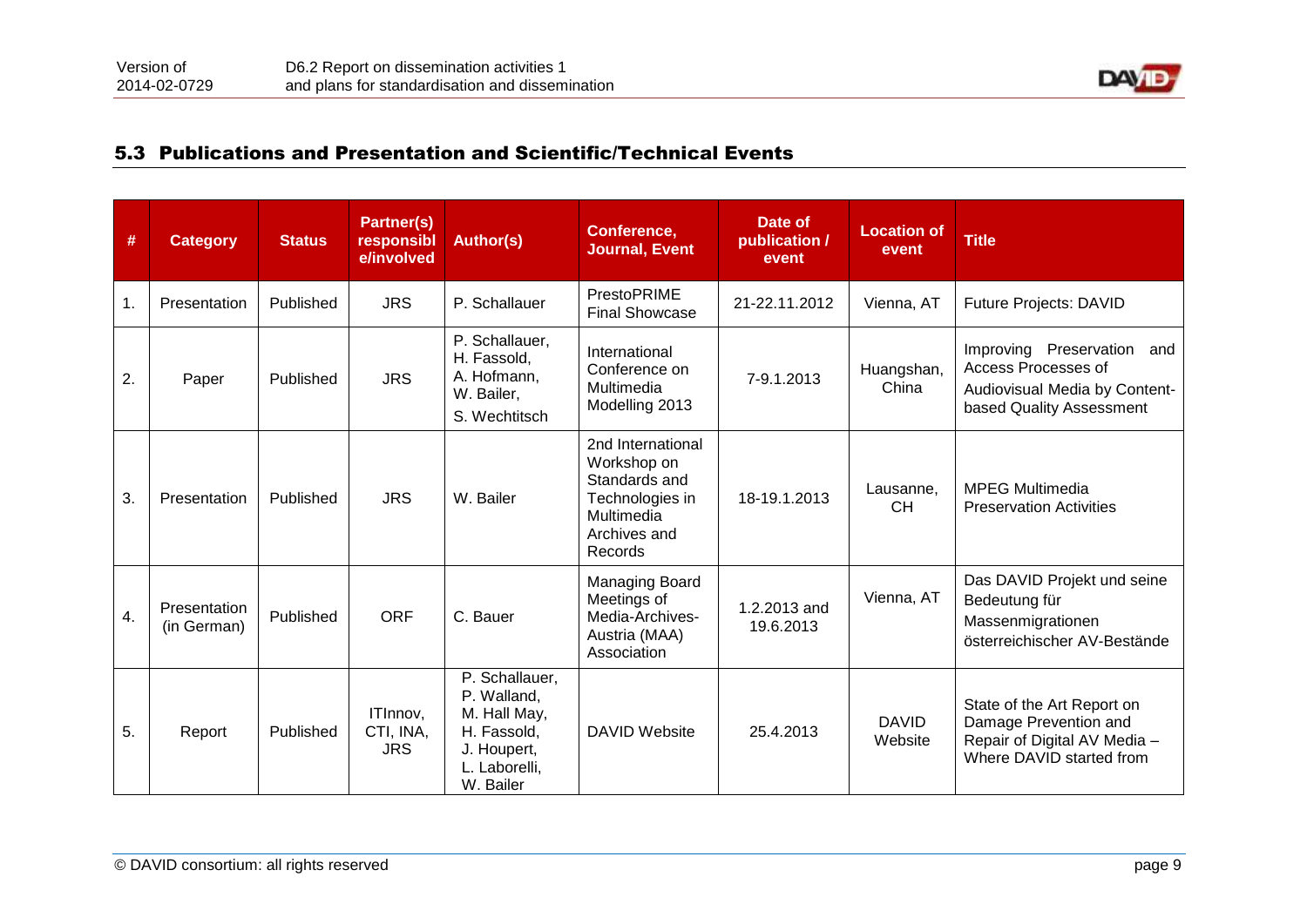

| #   | <b>Category</b>             | <b>Status</b> | Partner(s)<br>responsibl<br>e/involved | <b>Author(s)</b> | Conference,<br><b>Journal, Event</b>                                                                              | Date of<br>publication /<br>event | <b>Location of</b><br>event | <b>Title</b>                                                                            |
|-----|-----------------------------|---------------|----------------------------------------|------------------|-------------------------------------------------------------------------------------------------------------------|-----------------------------------|-----------------------------|-----------------------------------------------------------------------------------------|
| 6.  | Presentation                | Published     | <b>CTI</b>                             | J. Houpert       | International<br><b>Broadcasting</b><br>Convention 2013                                                           | 13-17.9.2013                      | Amsterdam,<br><b>NL</b>     | <b>Format Compatibility Analysis</b><br>and Modelling of QC<br>workflows- First Results |
| 7.  | Presentation                | Published     | <b>JRS</b>                             | P. Schallauer    | International<br><b>Broadcasting</b><br>Convention 2013                                                           | 13-17.9.2013                      | Amsterdam.<br><b>NL</b>     | Digital BETACAM Dropout<br>Detection - First Results                                    |
| 8.  | Presentation                | Published     | <b>HSA</b>                             | F. Hoeller       | International<br><b>Broadcasting</b><br>Convention 2013                                                           | 13-17.9.2013                      | Amsterdam,<br><b>NL</b>     | Interlace Issues Detection -<br><b>First Results</b>                                    |
| 9.  | Presentation                | Published     | <b>CTI</b>                             | J. Houpert       | International<br>Association of<br>Sound and<br>Audiovisual<br>Archives (IASA)<br><b>BAAAC</b><br>Conference 2013 | 6-10.10.2013                      | Vilnius, LT                 | Preservation of MXF File<br>Collections - long-term<br><b>Usability Challenges</b>      |
| 10. | Interview<br>(in German)    | Accepted      | <b>JRS</b>                             | P. Schallauer    | ORF Radio Ö1,<br>"Digital Leben" or<br>"Matrix                                                                    | 18.10.2013                        | Graz, AT                    | Erhaltung des audiovisuellen<br>kulturellen Erbes durch DAVID                           |
| 11. | Presentation<br>(in German) | Published     | <b>JRS</b>                             | P. Schallauer    | Kolloquium<br>des<br>für<br>Institute<br>Rundfunktechnik<br>(IRT)                                                 | 21.10.2013                        | Munich, DE                  | Essenz Qualitätsbeurteilung in<br>Video und Film - Was<br>verändert sich gerade         |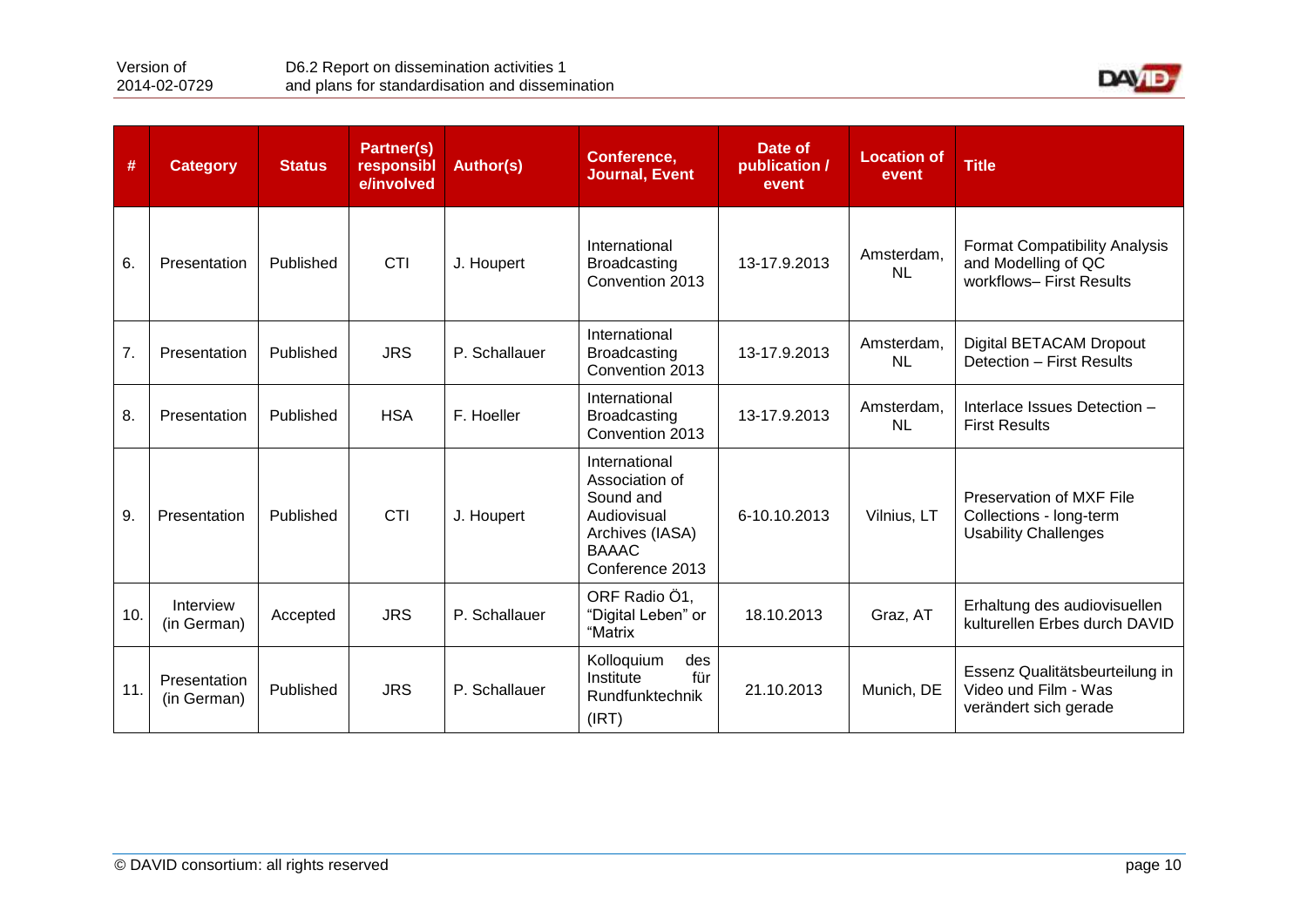

| #   | <b>Category</b>             | <b>Status</b> | Partner(s)<br>responsibl<br>e/involved | <b>Author(s)</b>                                                                   | Conference,<br><b>Journal, Event</b>                                                                                                                                   | Date of<br>publication /<br>event | <b>Location of</b><br>event | <b>Title</b>                                                                                                                                                                                 |
|-----|-----------------------------|---------------|----------------------------------------|------------------------------------------------------------------------------------|------------------------------------------------------------------------------------------------------------------------------------------------------------------------|-----------------------------------|-----------------------------|----------------------------------------------------------------------------------------------------------------------------------------------------------------------------------------------|
| 12. | Presentation,<br>Paper      | Published     | <b>JRS</b>                             | M. Matton, W.<br>Bailer, M. Sano,<br>A. Messina, J.-<br>P. Évain, P.<br>Schallauer | Federation<br>Internationale<br>des Archives de<br>Television /<br>International<br>Federation of<br>Television<br>Archives<br>(FIAT/IFTA)<br>World<br>Conference 2013 | 25-28.10.2013                     | Dubai, UA                   | The MPEG-7 AudioVisual<br><b>Description Profile Standard</b><br>for Describing Results of<br><b>Automatic Annotation Services</b><br>with VidiCert DigiBeta damage<br>detection application |
| 13. | Presentation<br>(in German) | Accepted      | CTI                                    | J. Houpert                                                                         | ARD ZDF<br>Medienakademie                                                                                                                                              | 27-28.11.2013                     | Munich, DE                  | Qualitätsmanagement in MXF-<br><b>Workflows</b>                                                                                                                                              |
| 14. | Paper,<br>Presentation      | Accepted      | <b>JRS</b>                             | <b>Werner Bailer</b><br>and Georg<br>Thallinger                                    | 6. Forum<br>Medientechnik                                                                                                                                              | 28.-29.11.2013                    | St. Pölten,<br>AT           | Interoperable Metadata for<br>Preservation of Multimedia<br>Content                                                                                                                          |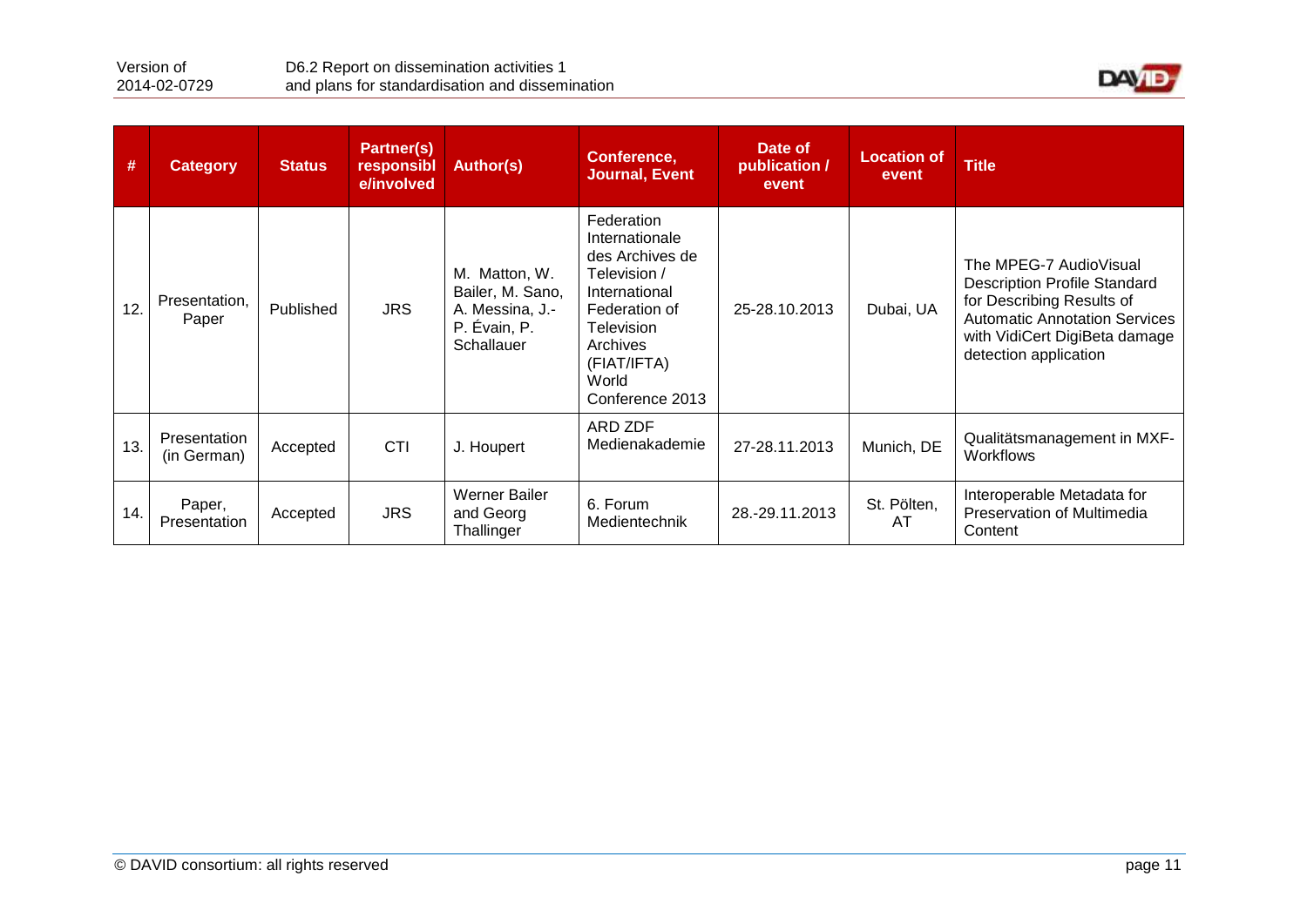

### <span id="page-11-0"></span>5.4 Other dissemination activities

#### <span id="page-11-1"></span>*5.4.1 DAVID Business Card*

The DAVID Business Card serves as a lightweight entry point to the DAVID website by providing the website URL in plain text as well as QR encoded. The card is intended to be distributed at any DAVID dissemination event and activity.



**Figure 2:** DAVID Business Card, left: front side, right: back side.

#### <span id="page-11-2"></span>*5.4.2 International Broadcasting Convention (IBC) 2013*

First DAVID results have been presented at the International Broadcasting Convention's Future Zone (booth # 8.F48).

First DAVID results on damage detection in audiovisual media (on essence based Digital BETACAM tape dropout detection) and video quality related standardisation activities (EBU QC, FIMS QA) have been presented by JRS.

As the booth presented work on quality analysis of members of the EBU QC group (JRS, CTI, ORF), it was on the list of related booths distributed at the EBU booth, attracting many visitors. Thus the booth also showed a poster of the table of QC checks the EBU QC group (including DAVID partners) is specifying (see picture below).



**Figure 3:** Presentations and discussions ongoing at the IBC booth

The booth has been organised in collaboration with the TOSCA-MP project which is developing a distributed content analysis and search infrastructure for audiovisual media.

HSA had together with CTI a booth (#5.C41) at the IBC and were presenting their products and also first research results from the DAVID project to the audience.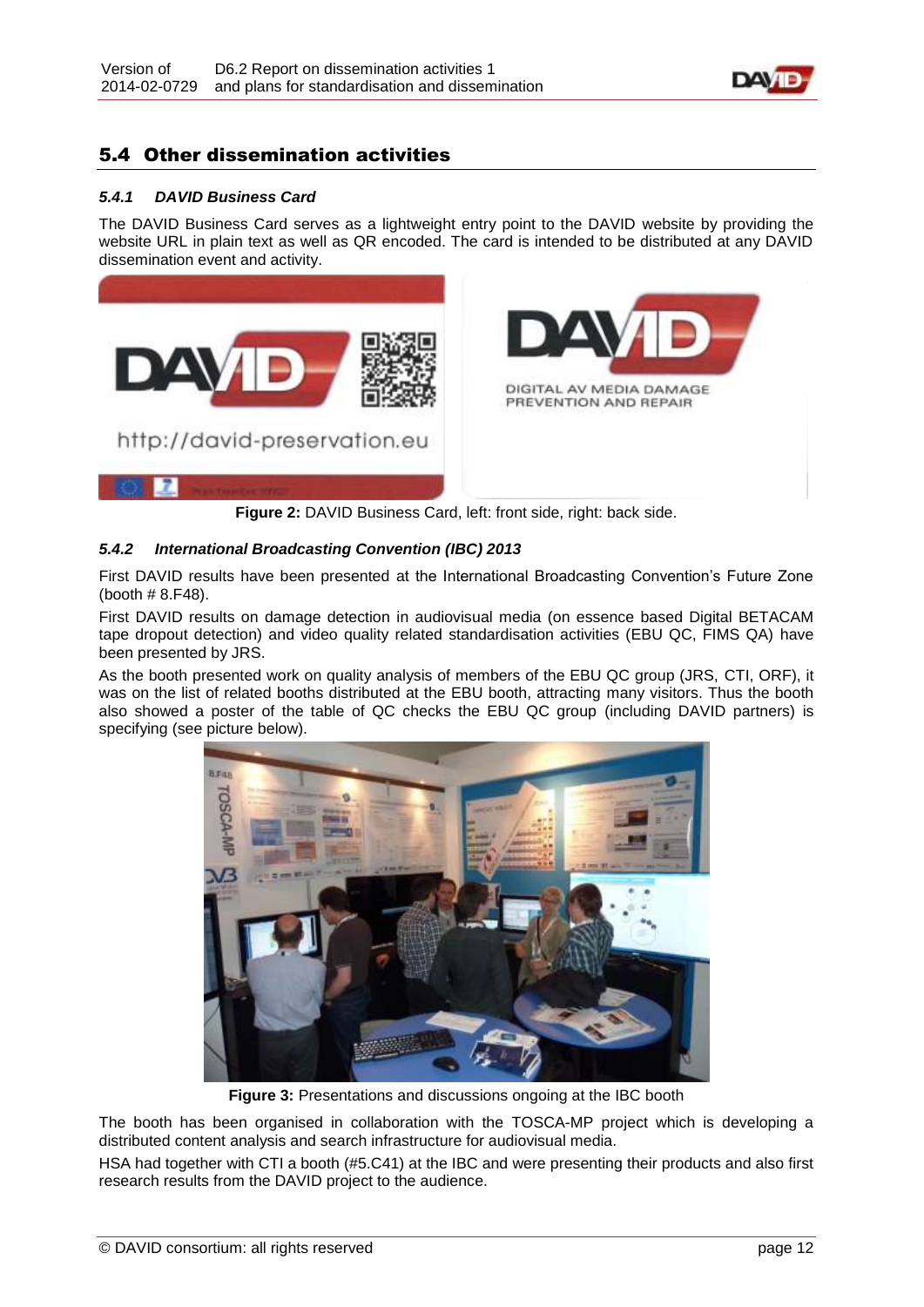

# <span id="page-12-0"></span>6 Dissemination Plans for Year 2

### <span id="page-12-1"></span>6.1 Targeted Conferences, Events and Journals

Dissemination will continue targeting new conferences and publications, and contributing to yearly recurrence of relevant events. The project website will be update with new deliverables and publications.

#### <span id="page-12-2"></span>*6.1.1 JRS*

JRS will target publishing results of content based damage detection and repair research (e.g. on Digital BETACAM tape dropout detection and repair, digital sensor noise repair) at conferences in the area of image processing and pattern recognition, e.g. IEEE International Conference on Image Processing, IEEE International Conference on Pattern Recognition, and International Workshop on Quality of Multimedia Experience. For results on metadata modelling, the International Conference on Preservation of Digital Objects (iPres) and International Journal on Digital Libraries will be targeted. Also more user-oriented venues such as FIAT/IFTA and EBU Production Technology Seminar will be targeted.

#### <span id="page-12-3"></span>*6.1.2 ITInnov*

IT Innovation Centre will focus on publication of results on workflow modelling and understanding of risk in preservation workflows at international conferences and in peer-reviewed journals.

We will target events such as IASA, Presto events (such as Screening the Future, date and venue tbc), Preservation and Archiving Special Interest Group (PASIG), International Conference on Preservation of Digital Objects (iPRES, Melbourne, October 2014), NAB Las Vegas (April 2014/2015), International Broadcast Convention (IBC, Amsterdam September 2014), Broadcast Video Exhibition (BVE, London February 2014) and FIAT/IFTA World Congress.

Journals we might target later in the project include AV Insider, SMPTE motion imaging journal, IASA journal, International Journal of Digital Curation.

#### <span id="page-12-4"></span>*6.1.3 CTI*

CTI will target publishing results on format compatibility issue detection and repair RTD at conferences in the area of digital media quality control as well as modelling and execution for automated quality control workflows.

Venues as International Broadcast Conference in Amsterdam, NAB Las Vegas, possibly the FIAT-IFTA World Congress and IASA 45th Annual Conference in South Africa will be targeted in 2014. The EBU QC-related taskforce and EBU/AMWA FIMS meetings will be address for presentation of results and findings in 2014. CTI plans also to be present at local German based conferences like Hamburg Open, FKTG Fachtagung and the IASA German / Swissgerman branch meeting.

#### <span id="page-12-5"></span>*6.1.4 HSA*

HSA will show the first prototype of the Advanced Field Analyser at the MCI Hamburg Open 2014 on the 23.01.2014. This is an exhibition and get together of the media broadcasting industry in Hamburg, Germany.

It is also very likely that HSA will attend with a booth at the NAB SHOW 2014 from April 7-10 in Las Vegas. This is one of the biggest international exhibitions in the broadcasting industry and therefore a very good opportunity to present DAVID research prototypes to potential users.

On the IBC 2014 from September 12-16 HSA is planning to show the available DAVID prototypes to the audience. The IBC is the most important exhibition in the broadcasting industry in Europe.

There might be a series of smaller events where HSA will have the possibility to show DAVID results to the target audience. These events are not fully planned at the time writing this deliverable.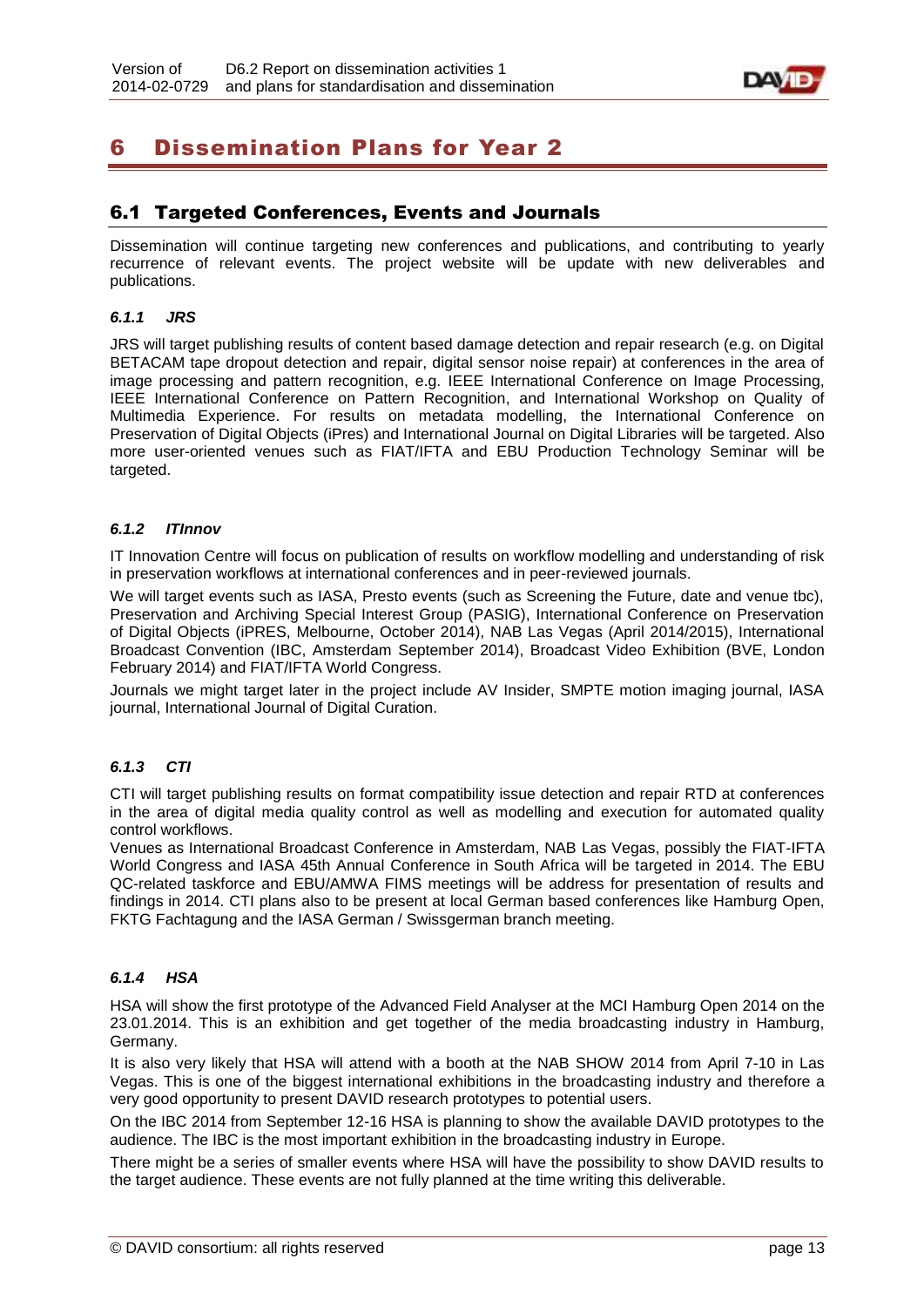

#### <span id="page-13-0"></span>*6.1.5 ORF*

ORF will target two major groups: at one hand the results and findings of DAVID will constantly reported to the MAA (Media-Archives-Austria) association as the main body in the domain in Austria; as a first result from the early presentation a special task-force dedicated to technical issues in the domain in Austria will be founded in late 2013. At the other hand ORF will target groups outside Austria, where ORF-representatives are involved in; this includes FIAT/IFTA (here the Preservation & Migration Commission of the International Federation of TV-Archives; experts from the commission will be invited to the evaluation workshop), IASA (since MAA is the official Austrian IASA-branch, the results will be presented in the 2015-world-conference (planned for Vienna)) and EBU (QC-related taskforce; presentation of results and findings within the next meetings in 2014).

#### <span id="page-13-1"></span>*6.1.6 INA*

INA will target as a user reaching general awareness on the project, mentioning and presenting - when this is not done at the project level – the DAVID project in audiovisual archive meetings (AMIA, FIAT/IFTA).

In terms of dissemination of research results, the main two conferences considered for submitting research papers on de-convolution and quality enhancement will be ICIP (IEEE International Conference on Image Processing), and ICASP (International Conference on Acoustics, Speech, and Signal Processing).

### <span id="page-13-2"></span>6.2 DAVID End User Test Workshops

Since the final evaluation-event will be organised as an open workshop, specialists in the domain from other AV-safeguarding institutions will be invited to participate in this event. During the workshop the results will not only evaluated by those, but all findings and developments will be presented to the participants and open discussions will be held. This will be a perfect stage to disseminate the project results and prove their usability; the participants of this evaluation workshop will also be invited to bring along their own material, so both the quality of the evaluation results and the dissemination aspect will benefit from this open approach.

To prepare this workshop and to convince experts to take part in it, there will already be announcements and promotion for this coming event during the second project year; as soon as the quality and state of development of the tools in DAVID will be sufficient for that purpose, selected experts will be invited prior to the final evaluation event to visit the testbed at ORF and gain some first experience. Especially the new MAA-taskforce (=IASA)-members and members from the Preservation & Migration Commission of FIAT/IFTA are in the focus here. This will support the direct dissemination of the project results in the entire domain via those bodies.

# <span id="page-13-3"></span>6.3 NAB Labs Futures Park

It is planned that the DAVID project will apply for the *[NAB Labs Futures Park](http://www.nabshow.com/2014/exhibits/pavilions/)* 2014. In case of acceptance NAB provides exhibition space and the opportunity to show new research results to the very large audience of NAB visitors. Presentations and demonstrations of DAVID research results include the topics understanding and managing damage (media damage and its consequences, overview on risks and damage prevention with risk management framework), video essence damage detection and repair with DigiBeta dropout and field issues detection and repair examples, quality improvement and super-resolution of archived content, and new technologies for MXF error analysis and repair and technologies for fault detection in media workflows.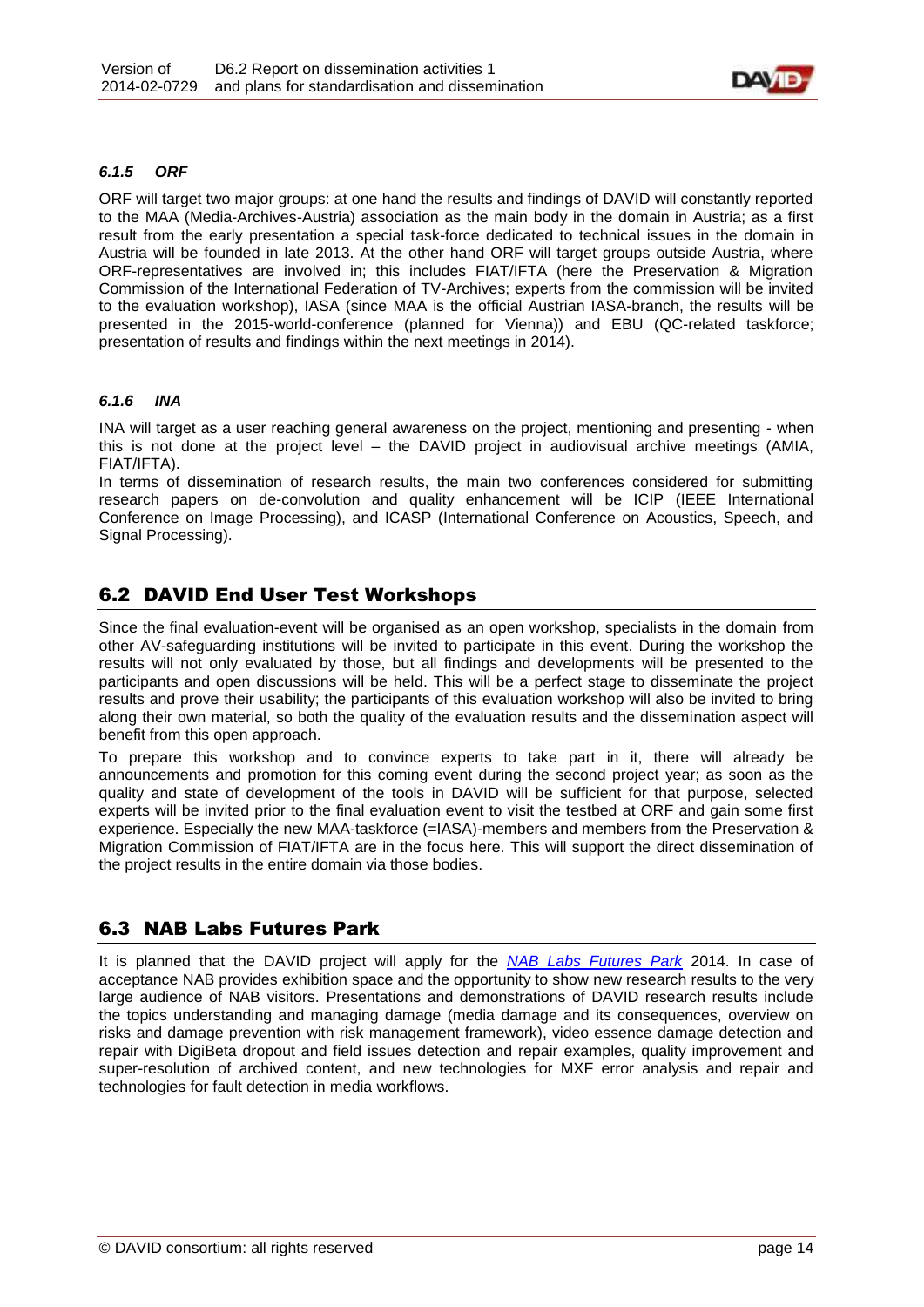

# <span id="page-14-0"></span>7 Standardisation Activities in Year 1

During Year 1, DAVID partners have made several contributions to different international standardisation efforts:

# <span id="page-14-1"></span>7.1 ISO/IEC MPEG Multimedia Preservation Application Format (MP-AF)

JRS, ORF and INA have made contributions to the MPEG Multimedia Preservation Application Format (MP-AF). The aim of MP-AF is to establish interoperable preservation metadata for audiovisual content. Several input documents about the representation of technical, quality and process metadata were submitted to the MPEG meetings in the reporting period (see below), and members of the partners were present at the meetings and contributed to the MP-AF Adhoc group (AhG). The work resulted in a preliminary working draft at the  $104<sup>th</sup>$  MPEG meeting in April 2013. At the same meeting, the requirements for extensions to MPEG-7 for quality metadata were accepted by the requirements group. A proposal, aligned with the EBU QC definitions of quality checks, has been submitted and presented at the 105<sup>th</sup> MPEG meeting. The discussion on the scope of the extension will continue at the upcoming meetings. The preservation process metadata representation developed in WP3 has been contributed to the standardization work.

A Committee Draft (CD) of MP-AF is expected for April 2014.

#### **List of input documents with contributions from DAVID:**

- Werner Bailer (JRS), Nir Sherwinter (Ex Libris), Laurent Boch (RAI), Francesco Gallo (Eurix), Jean-Hugues Chenot (INA), "Technical Metadata Vocabularies", ISO/IEC JTC1/SC29/WG11 MPEG2013/M28118 Geneva, Switzerland, Jan. 2013
- Jean-Hugues Chenot (INA), Werner Bailer (JRS), "Examples of Preservation Metadata", ISO/IEC JTC1/SC29/WG11 MPEG2013/M28121, Geneva, Switzerland, Jan. 2013
- Werner Bailer, Peter Schallauer (JRS), Roberto Borgotallo (RAI), "MPEG-7 Extensions for Quality Metadata", ISO/IEC JTC1/SC29/WG11 MPEG2013/M28897, Incheon, Korea, Apr. 2013
- Werner Bailer, Peter Schallauer (JRS), Roberto Borgotallo (RAI), "Proposal for MPEG-7 Extensions for Wrapper and Bitstream Quality Metadata", ISO/IEC JTC1/SC29/WG11 MPEG2013/M29792, August 2013, Vienna, Austria
- Werner Bailer, Peter Schallauer (JRS), Roberto Borgotallo (RAI), "Proposal for MPEG-7 Extensions for Visual Quality Metadata", ISO/IEC JTC1/SC29/WG11 MPEG2013/M29793, August 2013, Vienna, Austria
- Werner Bailer (JRS), Christoph Bauer (ORF), "Representing Metadata of Audiovisual Preservation Processes", ISO/IEC JTC1/SC29/WG11 MPEG2013/M31093, October 2013, Geneva, **Switzerland**
- Werner Bailer (JRS), "Use Case: Possible format migration need", ISO/IEC JTC1/SC29/WG11 MPEG2013/M31094, October 2013, Geneva, Switzerland

# <span id="page-14-2"></span>7.2 EBU QC

The programme has a simple Terms of Reference: "…how to best implement Quality Control (QC) in radio and television production facilities, which are increasingly file-based".

In order to do this the QC programme was formed as a collaboration between the EBU member broadcasters and the QC vendors (JRS, Tektronix, Interra, Digimetrics, Cube-Tec, Amberfin, Emotion, VidCheck, Venera, Media Service, Minnetonka) who's names are well known in the file, measurement and QC world.

EBU QC is defining a set of QC checks, a first set of these test definitions (draft of 53 tests) has been published at<http://tech.ebu.ch/docs/tech/tech3363.zip>

EBU QC is collaborating with FIMS on the implementation of Quality Control in SOA environments.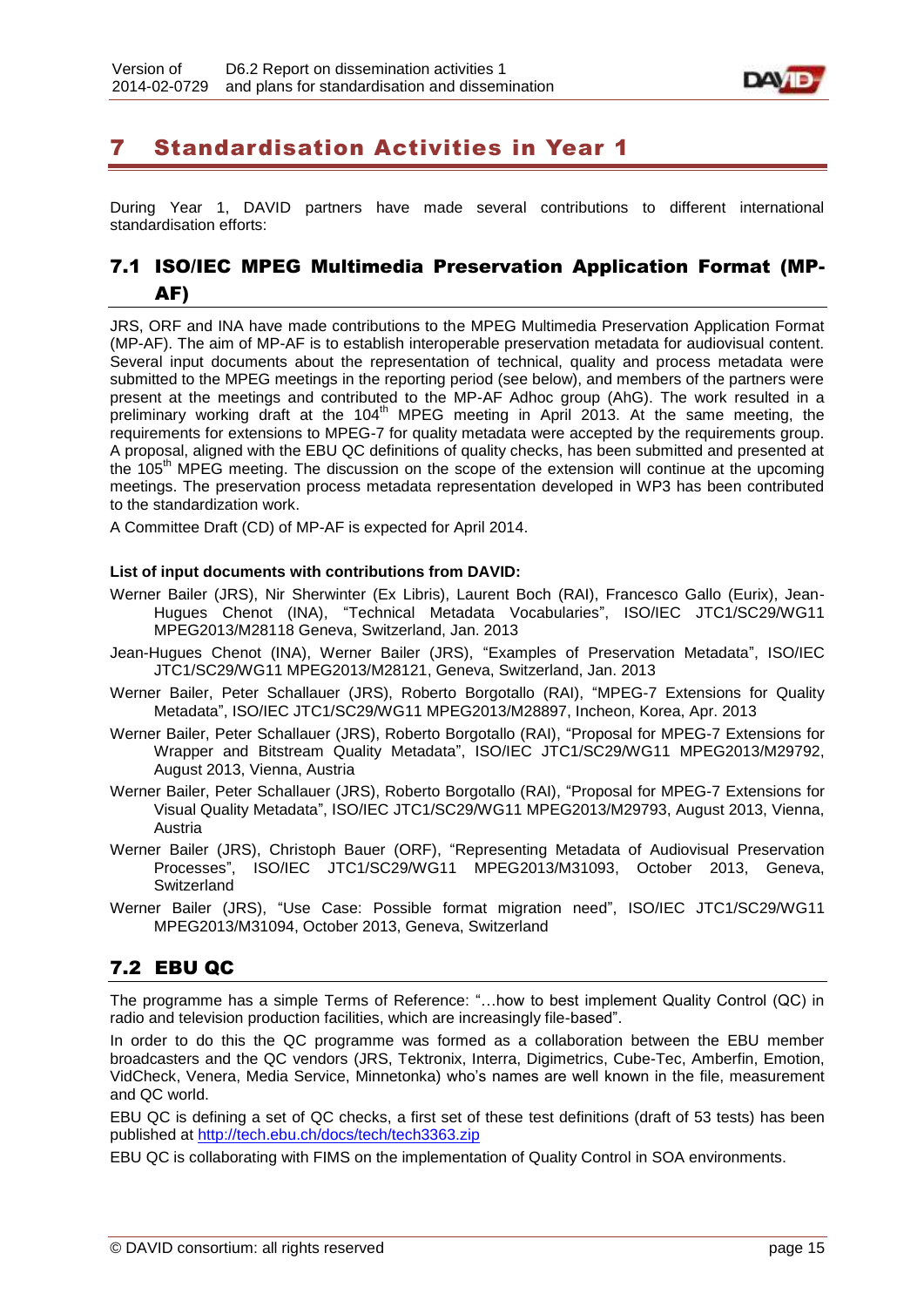

JRS, ORF and CTI contributed to the EBU QC working group and its coordination with the FIMS Service Definition Project on Quality Analysis. Major contributions have been made for the definition of baseband (essence) based QC tests dedicated to the archive migration, production and delivery use cases.

### <span id="page-15-0"></span>7.3 EBU/AMWA FIMS

FIMS (Framework for Interoperable Media Services) is an international consortium of more than 90 companies. The goal of FIMS is to define web service interfaces (SOAP and REST). Interfaces for content capture, transform and transfer have already been specified. SMPTE is supporting the FIMS initiative and the FIMS v1.07 specification has been accepted for publishing as Registered Disclosure Document by SMPTE. The specification of the interface for managing repositories has been announced at IBC 2013. Reference implementations exist in both SOAP and REST. Technical work has started on the definition of the interface for Quality Analysis / Control. Beside this ongoing work future priorities are, in order, "automatic metadata extraction", "IMF/OPL", "timecode support" and "media asset management". More information on FIMS and its members can be found at [http://www.fims.tv.](http://www.fims.tv/)

DAVID is represented in FIMS by CTI and JRS. These DAVID partners have been active in promoting the need for FIMS to develop SOA service interface for automatic metadata extraction. This is now high on the list of FIMS and a charter is being defined by the FIMS Business Board chaired by Turner Broadcasting International (Atlanta).

FIMS is also working on Quality Analysis/Control in close cooperation with EBU QC mentioned above.

During the first project year, JRS and CTI continued their contribution to the FIMS activities (in online "WebEx" meetings as well as in physical meetings), especially of the FIMS working group on definition of a service interface for quality analysis (FIMS Service Definition Project on Quality Analysis). The group started its work in April 2013, and is currently collecting use cases.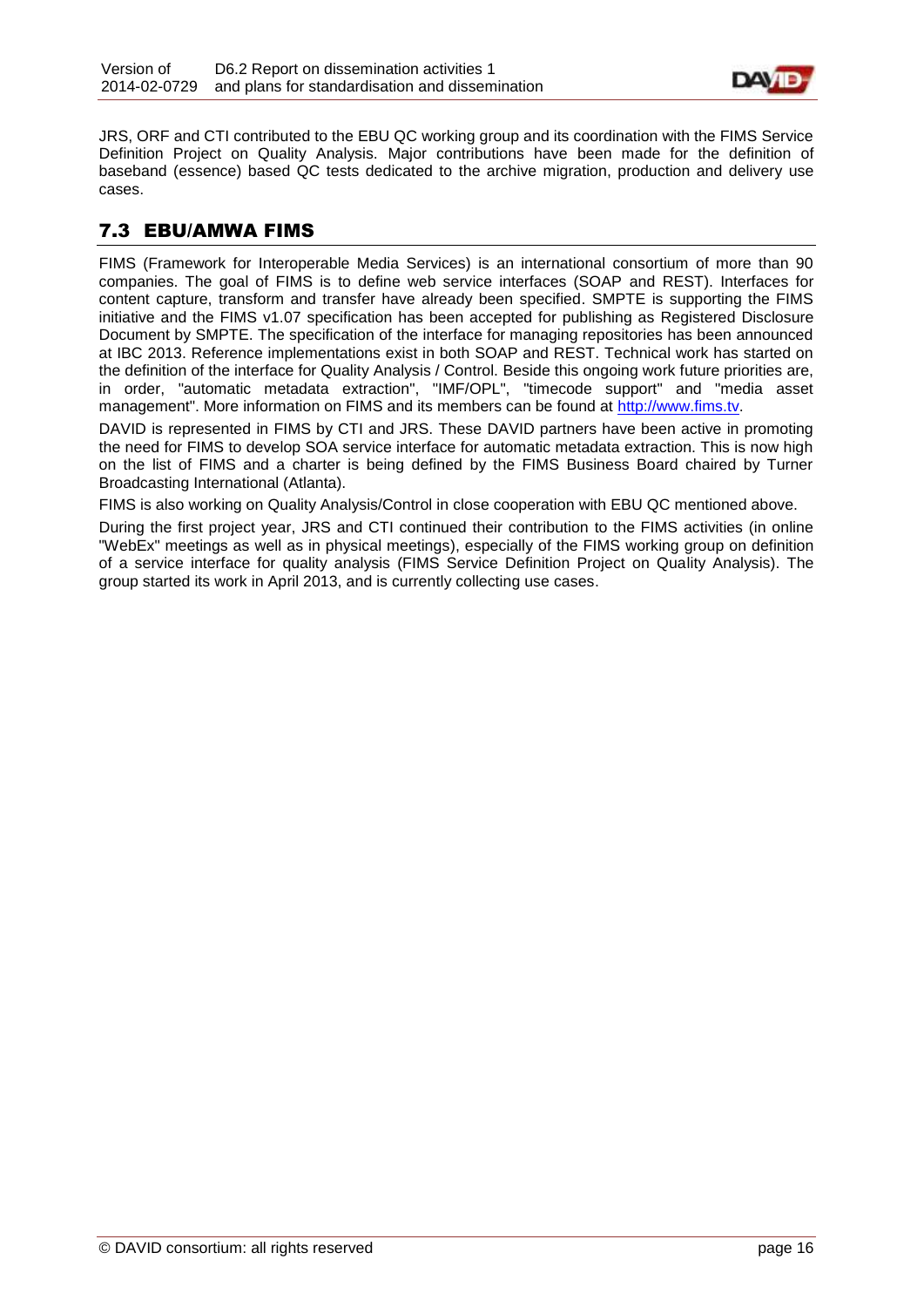

# <span id="page-16-0"></span>8 Standardisation Plans for Year 2

Year 2014 should be a key year for standardisation in the field of automatic metadata extraction and quality control. DAVID members representing the project in MPEG, EBU QC and FIMS will be strongly solicited.

### <span id="page-16-1"></span>8.1 EBU/AMWA FIMS

Within the second year of the project, a draft of the FIMS QA service interface specification is expected. Some DAVID partners plan to implement FIMS compliant version of the quality analysis services. The second aspect in FIMS QA is the specification of the report format. DAVID partners aim to align this format between EBU QC, FIMS QA and MPEG MP-AF.

### <span id="page-16-2"></span>8.2 MPEG MP-AF

Within the second year of the project, a Committee Draft of the specification is expected, which will contain specifications for the quality analysis results produced by the tools in DAVID, as well as for preservation process metadata. Depending on the progress of the standardisation work, DAVID can possibly contribute to the implementation of reference software for MP-AF.

# <span id="page-16-3"></span>8.3 EBU-QC

Within the second year of the project, a draft specification of a significantly extended set of the QC test definitions is expected (some 100 to 130 are planned). DAVID partners plan to contribute to the specification of this extended set of test definitions, especially for the definition of baseband (essence) based QC tests dedicated to the archive migration, production and delivery use cases.

# <span id="page-16-4"></span>8.4 AMWA AS-07

The application specification AS-07 is targeted to support the preservation communities need for an MXF compliant format constraint preserving rich metadata and original carrier information for long-term preservation activities. CTI is an official AMWA AS-07 test partner and it is planned within the second year of the project to pre-validate the specification before it becomes publically available.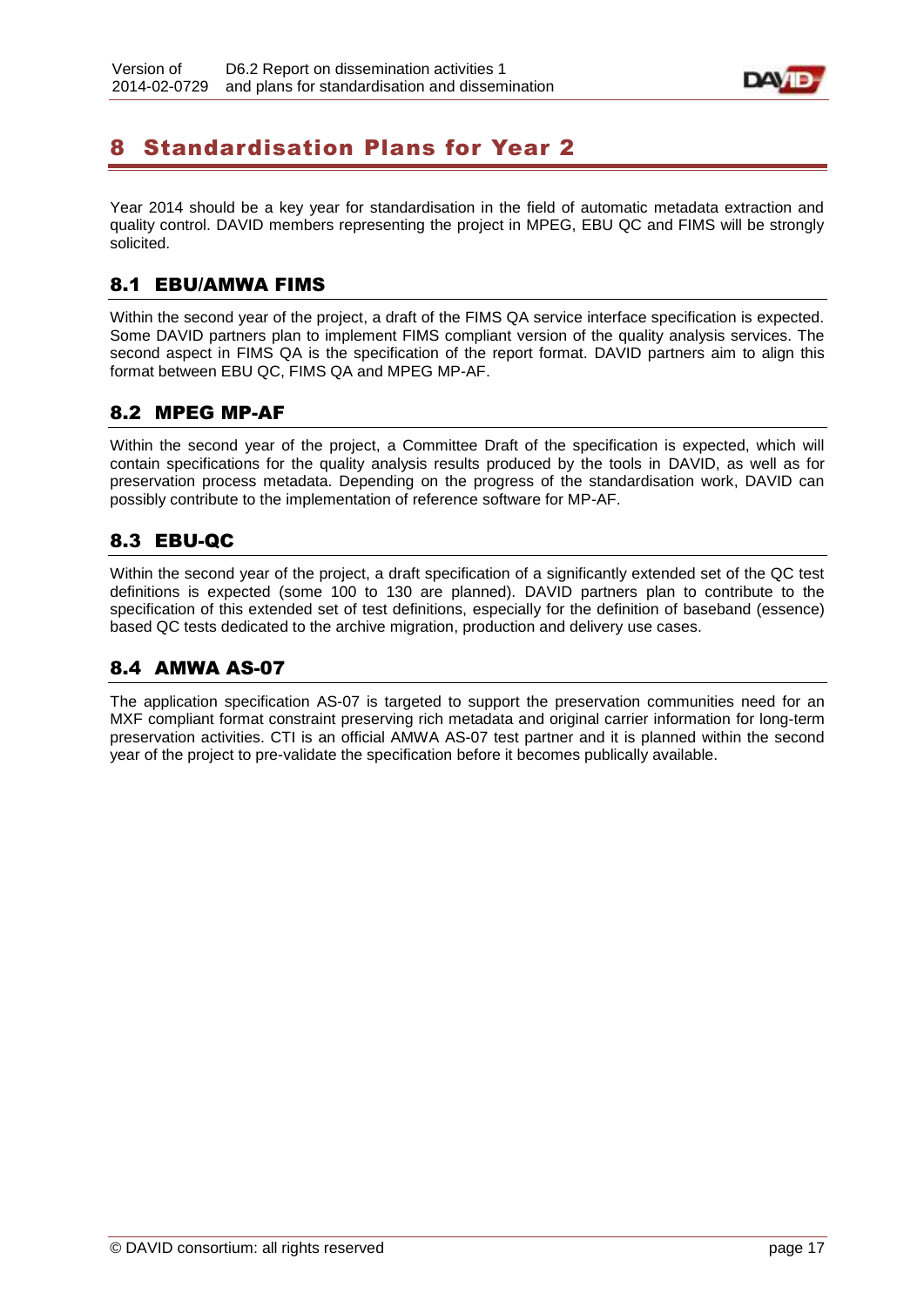

# <span id="page-17-0"></span>9 Conclusions

All originally set objectives have been met:

Public communication plans have been respected through the development of the DAVID website and by the contribution of partners to international conferences, workshops and several presentations. Standardisation activities started early in the project and are progressing very well. DAVID and the partners involved have successfully influenced relevant standardisation activities in ISO/IEC MPEG MP-AF, EBU QC and EBU-AMWA FIMS.

There are clear plans concerning scientific publications and standardisation activities for the second year of the project.